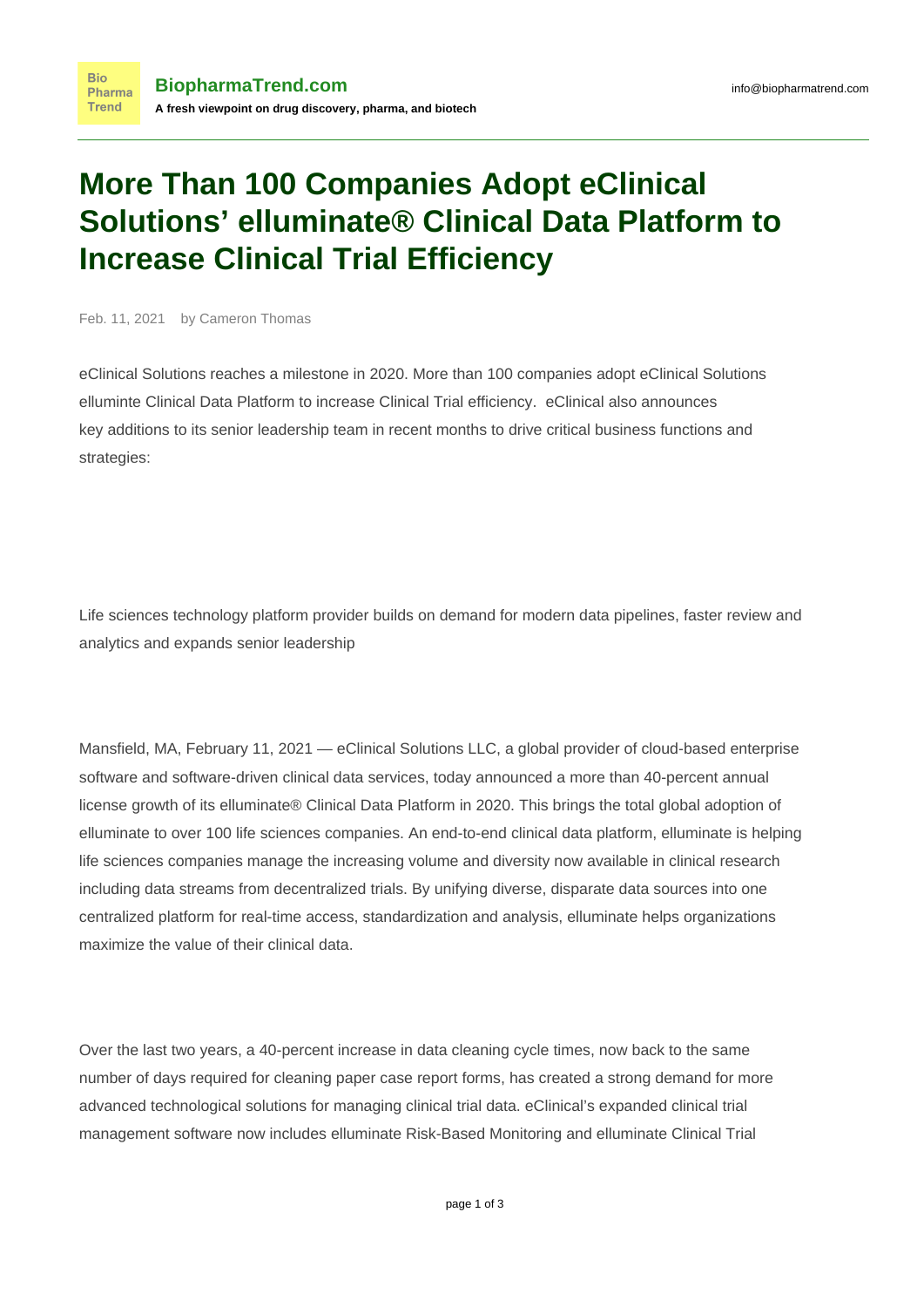[Management System \(CTMS\)](https://www.eclinicalsol.com/products/ctms/) based on customer needs for clinical trial operations automation. elluminate CTMS allows clinical operations teams working with outsourced partners and CROs to own their operational data for faster insights, trial oversight and operational excellence.

To support increased adoption, the elluminate platform currently includes 20+ out-of-the-box connectors for enterprise interoperability with different software providers and is constantly expanding these capabilities. Recent growth in the elluminate partner network includes [AG Mednet](https://agmednet.com/) and [Clinical Ink.](https://www.clinicalink.com/) "These partners allow for the seamless flow of more data sources into elluminate for ease of use and expansion of the elluminate ecosystem. We're proud to work with life science leaders in technology, systems integrators, CROs and consulting who share our goal of improving clinical development through faster, data-driven processes," said [Bob Arnesen](https://www.linkedin.com/in/bobarnesen/), eClinical Solutions President and Co-Founder.

eClinical has also made several key additions to its senior leadership team in recent months to drive critical business functions and strategies:

[Dan O'Connell](https://www.linkedin.com/in/dan-o-connell-1b4b2320/) brings his previous experience with Sanofi, INC Research and Medidata Solutions to eClinical as Head of US Sales.

[Everett Rogers,](https://www.linkedin.com/in/everettrogers/) a 20-plus-year veteran in client services and project management, joins from Medidata as Executive Vice President, elluminate Delivery.

[Kristen Veitch,](https://www.linkedin.com/in/kristenveitch/) Vice President of the Project Management Office, adds her expertise in transforming strategic corporate goals into formal programs.

[Andrew Keenan](https://www.linkedin.com/in/andrew-keenan-8a5ab92/) provides valuable experience in phases of high corporate growth in his role as Chief Financial Officer.

eClinical continues to increase its footprint in Europe, adding operations in Germany, and is expanding its participation with industry associations including [MassBio](https://www.massbio.org), [California Life Sciences Association](https://califesciences.org/) and